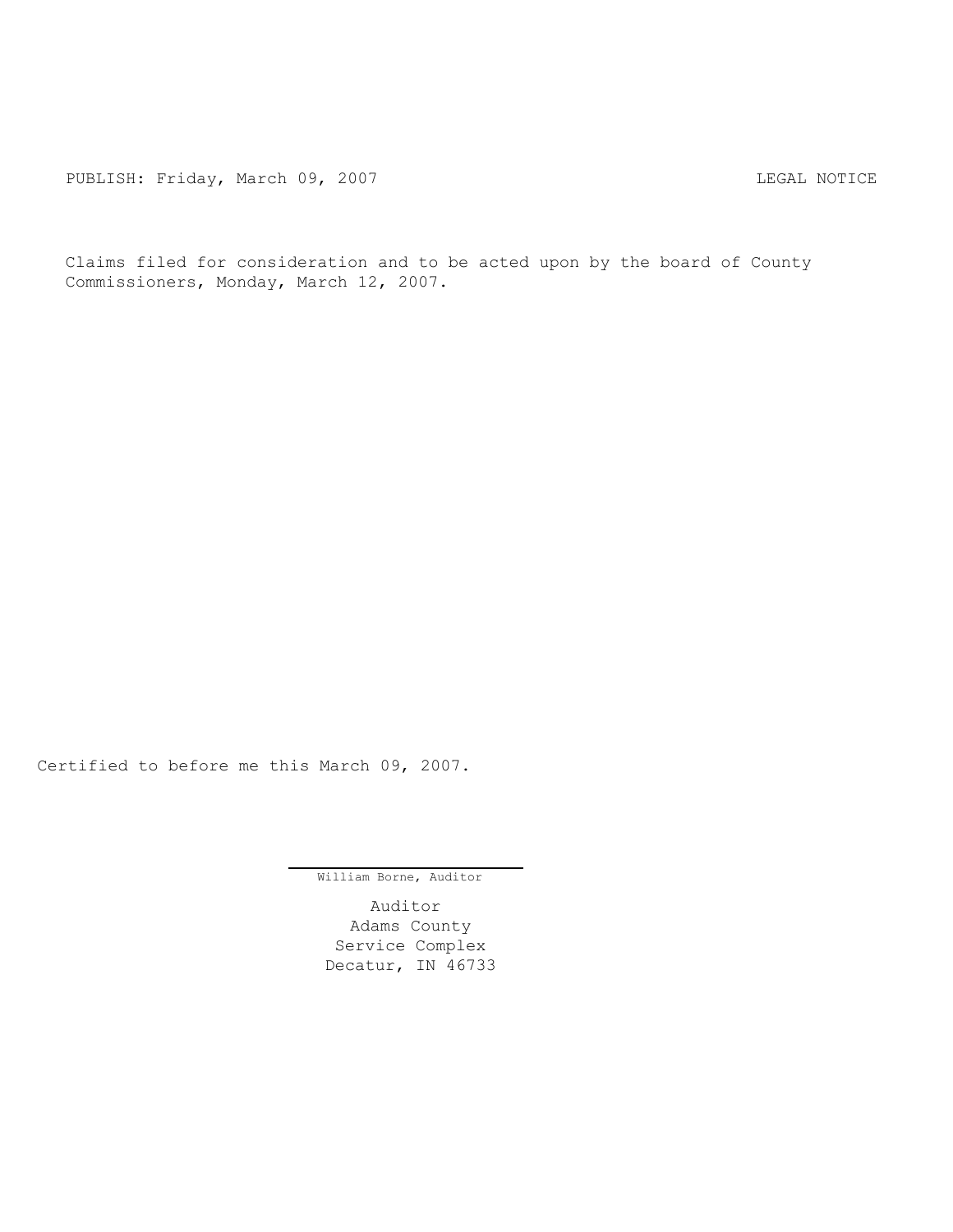

## **Claims Docket for Newspaper Adams County, Indiana**

## For Period: **1/30/2007** to **2/20/2007**

Date Claims to be Paid: **3/12/2007**

*313 W. Jefferson St. Decatur, IN 46733 (219) 724-2600*

| <b>Vendor</b>                    | <b>Amount</b> | <b>Vendor</b>                    | <b>Amount</b> |  |
|----------------------------------|---------------|----------------------------------|---------------|--|
| <b>Adams County Auto Supply</b>  | 1,425.49      | Adams Memorial Hospital          | 31,316.30     |  |
| Adams County Solid Waste         | 9.70          | <b>Allen Business Machines</b>   | 87.48         |  |
| Indiana Michigan Power           | 9,165.22      | American Wire Rope & Slin        | 913.60        |  |
| Arnold Lumber Company            | 704.05        | Barker And Sons Wrecker S        | 675.00        |  |
| Barney's Auto Electric Se        | 72.22         | Berne Tri-Weekly News            | 361.89        |  |
| Brown, Blair A.                  | 432.90        | Hoosier Blue Flame               | 95.00         |  |
| Brateman's                       | 248.46        | <b>BSN</b> Sports                | 618.25        |  |
| Bowers, Charles                  | 2,302.92      | Chet's Pest Control              | 30.00         |  |
| Cintas Location #338             | 68.74         | City Of Decatur                  | 3,337.29      |  |
| Decatur True Value               | 481.70        | <b>Complete Printing Service</b> | 641.20        |  |
| Courtesy Ford, Inc.              | 745.11        | Craigville Telephone Comp        | 119.60        |  |
| Decatur Chamber Of Commer        | 8.00          | Decatur Daily Democrat           | 389.65        |  |
| Kiess, Duane A.                  | 100.00        | <b>Emergency Radio Service</b>   | 873.50        |  |
| Ernst Truck Equipment, In        | 392.53        | Everett Refrigeration & E        | 375.50        |  |
| Fort Wayne Newspapers, In        | 85.80         | Frame Service, Inc.              | 3,393.22      |  |
| Geneva Police Department         | 75.00         | Gerber's Super Valu, Inc.        | 1,649.42      |  |
| Gibby's Express Photo            | 45.00         | Gordon Food Service              | 3,704.75      |  |
| Graybar                          | 514.36        | Drake, Gregory L.                | 60.00         |  |
| Grimm's Auto                     | 486.51        | Verizon North                    | 198.77        |  |
| Habel Animal Hospital            | 9.00          | Haywood Printing Company         | 17.23         |  |
| Hilty Engine Service             | 47.62         | Imaging Office Systems, I        | 471.36        |  |
| K-Mart                           | 444.19        | Kiess Electric                   | 492.77        |  |
| L & S Distributing               | 1,347.25      | Gresla, Mark S. Md               | 467.92        |  |
| McBride And Son Welding          | 17.85         | Meshberger Brothers Stone        | 3,766.76      |  |
| Midwest Brake And Wheel,         | 51.94         | Minds Eye Graphics               | 402.71        |  |
| Monroe Water Department          | 85.86         | Kone, Inc.                       | 156.17        |  |
| Park Center, Inc.                | 6.00          | Parrish Electric Motor Sp        | 2.61          |  |
| Miller, Patrick                  | 1,370.80      | Paul W. Reidenbach Equipm        | 206.25        |  |
| Pitney-Bowes                     | 228.00        | <b>Power Components Corporat</b> | 199.80        |  |
| Precision Alloys Company         | 336.33        | Quik Stop                        | 406.36        |  |
| McIntosh, Rhonda L.              | 78.60         | Bollenbacher, Rodney G.          | 50.00         |  |
| Thompson, Roger                  | 60.00         | Smitley, Ronnie L.               | 100.00        |  |
| Scott's                          | 388.40        | Selking International            | 1,038.13      |  |
| <b>Shifferly Dodge</b>           | 64.70         | Sport Form                       | 72.00         |  |
| Embarq Communications, Inc.      | 23.41         | Baumann, Steve                   | 50.00         |  |
| Steven R. Jenkins Company        | 156.48        | <b>Stone-Street Quarries</b>     | 128.69        |  |
| Stoppenhagen Eggs                | 39.00         | <b>Summit Radiology</b>          | 315.00        |  |
| Smith, Teryl R.                  | 7.00          | Print Shop                       | 1,627.87      |  |
| Sheets, Thomas Wade              | 52.60         | Top Supply Company               | 226.53        |  |
| Trisha Hockemeyer                | 20.00         | U.S. Postmaster                  | 10,630.00     |  |
| Welder Services, Inc.            | 153.61        | Wemhoff Land Surveying, I        | 789.70        |  |
| West Payment Center              | 177.00        | D & D Auto Sales                 | 124.05        |  |
| Burry, Herman, Miller, Brown     | 3,033.35      | Ikon Office Solutions            | 2,638.45      |  |
| National Serv-All                | 161.66        | Embarq                           | 4,952.54      |  |
| Correctional Management Co., Llc | 5,460.00      | Rudd Equipment                   | 113.52        |  |
| Paul Norr                        | 50.00         | Zep Manufacturing Company        | 87.78         |  |
| Embarq                           | 1,549.51      | Sycom Inc.                       | 74.76         |  |
|                                  |               |                                  |               |  |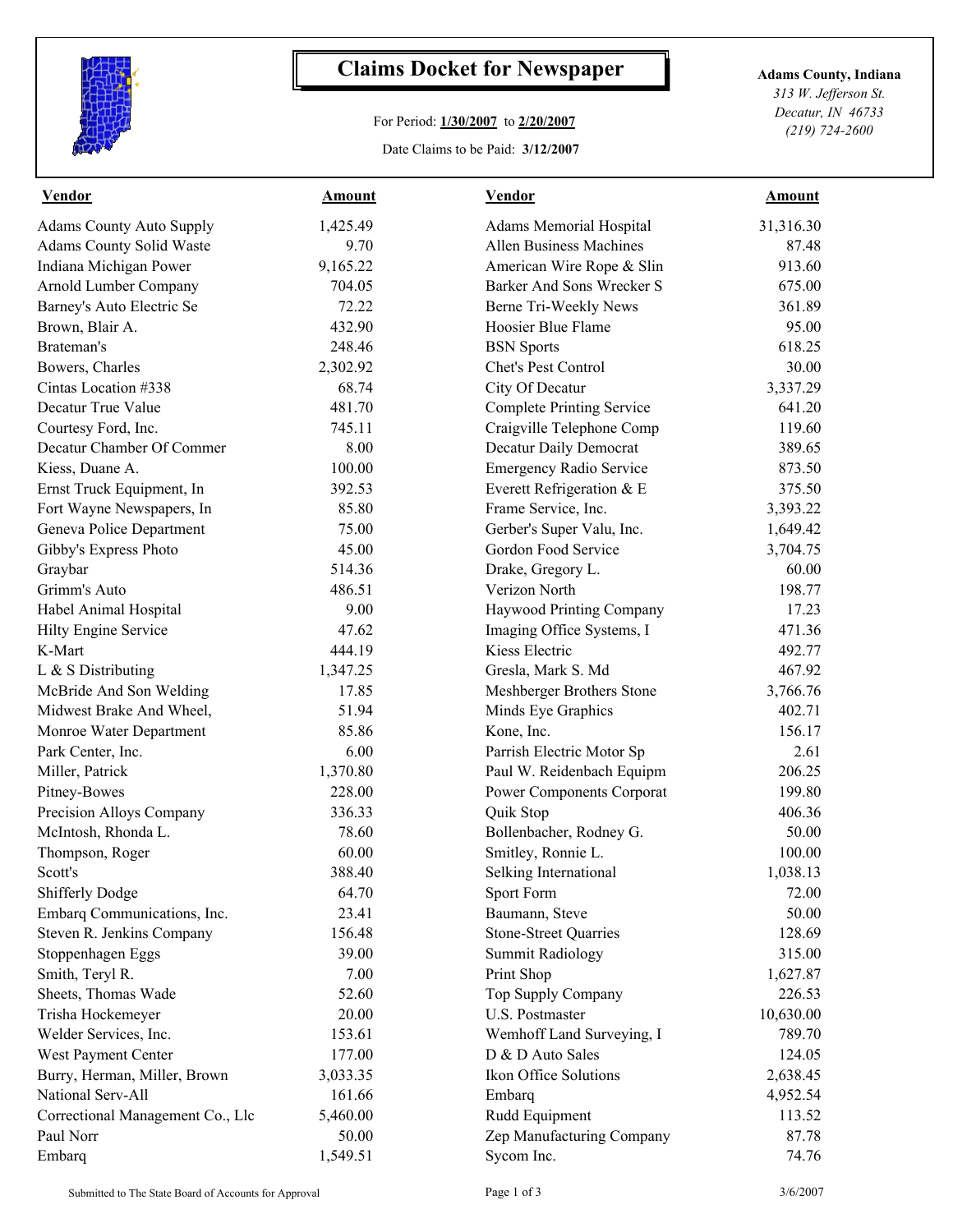| Angie White                          | 30.00     | Tom Magnan                               | 16.99      |  |
|--------------------------------------|-----------|------------------------------------------|------------|--|
| Larimore Reporting Servic            | 257.00    | Partners In Care                         | 52.70      |  |
| <b>Hobart Sales And Service</b>      | 310.96    | William Rumple                           | 50.00      |  |
| <b>B</b> Secure Alarm Systems        | 2,450.41  | Lautzenheiser, Myers, Feeback, Spear & 1 | 545.08     |  |
| <b>EGL-Leland Smith Insurance</b>    | 831.00    | Esther J. Briede                         | 44.00      |  |
| Don Myers Plumbing                   | 698.25    | Office Depot                             | 109.98     |  |
| Jackson Oil & Solvents, I            | 1,427.79  | Nussbaum Transmission Ser                | 850.00     |  |
| Swiss Perfection Llc                 | 27.00     | W. A. Jones And Son                      | 880.88     |  |
| Weiskopf Industries Corpo            | 265.31    | Dr. Michael Ainsworth                    | 140.00     |  |
| Ace Radiator, Inc.                   | 18.75     | Zurcher Tire, Inc.                       | 79.45      |  |
| <b>KOI</b> Computers                 | 4,500.00  | Hull Brothers, Inc.                      | 4.67       |  |
| <b>McIntire Heating</b>              | 292.00    | Tom Magnan/Special Needs                 | 140.26     |  |
| Kristina Buckner                     | 75.98     | Indiana Dept. Of Workforc                | 238.17     |  |
| <b>Charles Tooley</b>                | 60.00     | Judy Studebaker                          | 39.00      |  |
| Lexis-Nexis                          | 200.00    | Benicomp, Inc                            | 102,295.11 |  |
|                                      | 60.00     |                                          | 70.00      |  |
| Emil W. Meyer                        |           | Wells Fargo Bank                         |            |  |
| Harvest Land Co-op                   | 21,433.82 | Direct Supply                            | 1,129.70   |  |
| Wal-Mart                             | 322.97    | Adam B. Eguia                            | 87.50      |  |
| J. D. Digging                        | 3,502.00  | Nichole Fick                             | 58.57      |  |
| Meteorlogix                          | 462.00    | Treasurer, State of Indiana              | 37,320.00  |  |
| National Center for Victims of Crime | 75.00     | Thomas R Krueckeberg                     | 157.02     |  |
| Leslie W. Marckel                    | 24.51     | Adams County Sheriff                     | 126.00     |  |
| Indiana Vector Control Association   | 85.00     | Harvest Land Co-op                       | 44.48      |  |
| Michael G. Werling                   | 633.75    | Correctional Program Services            | 1,031.80   |  |
| <b>INN INDEC</b>                     | 118.00    | Troyer's                                 | 1,643.07   |  |
| Andrew J. Carnall                    | 249.20    | T. F. Braun Company                      | 197.05     |  |
| Randy Colclasure                     | 50.00     | Century Trading Company                  | 99.00      |  |
| Kendall Electric, Inc.               | 14.66     | <b>Nextel Communications</b>             | 84.07      |  |
| McKesson Medical - Surgical          | 803.88    | International Code Council, Inc.         | 100.00     |  |
| Kaehr Excavating, Inc.               | 784.13    | <b>Uricks Trucking</b>                   | 1,537.50   |  |
| Grainger                             | 76.11     | Ultramax                                 | 2,348.00   |  |
| <b>GIS Product Solutions</b>         | 11,250.00 | Dick Beard                               | 20.00      |  |
| Bi-County Services, Inc              | 3,276.00  | Louise M Busse                           | 83.20      |  |
| <b>Standard Register Company</b>     | 116.48    | Schenkel's Dairy                         | 246.68     |  |
| <b>Adams County Bar Association</b>  | 2,061.00  | Hansen Fitness                           | 10,838.08  |  |
| Kevin Burkhalter                     | 50.00     | Christopher B. Burke Engineering         | 1,215.12   |  |
| Ikon Office Solutions                | 3,344.88  | Alpine Falls, Inc.                       | 156.23     |  |
| William Borne                        | 10.89     | Deborah A. Schantz                       | 247.50     |  |
| <b>IVRA</b>                          | 20.00     | Midwest Addictions, Psychiatric & Psyc   | 500.00     |  |
| <b>Stationair's Express</b>          | 141.67    | R. H. Donnelly                           | 129.00     |  |
| <b>Talon Compounding Pharmacy</b>    | 696.00    | Matrix Integration                       | 11,050.00  |  |
| Schwartz Blacksmith, LLC             | 18.75     | Indiana Office of Technology             | 338.81     |  |
| Global GOVT SYX Services             | 216.84    | Cochran Distributing                     | 88.00      |  |
| DeSoto Translation & Marketing       | 139.40    | <b>First National Bank</b>               | 283.60     |  |
| Pamela J. Hestermann                 | 3,829.22  | Cintas Location #G64                     | 1,368.75   |  |
| John August                          | 64.27     | Richard Sprunger                         | 1,016.33   |  |
| Mill Supply, Inc.                    | 126.58    | Cartridge City                           | 25.98      |  |
| Farm Plan                            | 40.52     | LBH Chemical & Industrial                | 693.60     |  |
| League for the Blind & Disabled      | 114.32    | Fort Wayne Medical Laboratory            | 24.00      |  |
|                                      |           |                                          |            |  |
| James E. Taylor, DDS                 | 130.00    | Insight Pharmaceuticals/Heritage Brands  | 268.80     |  |
| <b>Beth Krull</b>                    | 33.00     | Robert E. Rhoades                        | 50.00      |  |
| Michele Guise                        | 63.22     | Enterprise Unified Solutions, Inc.       | 48,063.17  |  |
| Richard F. Thompson                  | 70.00     | Jeff's Plumbing                          | 200.08     |  |
| Donna E. Barger                      | 60.00     | Jeremy Carter                            | 550.00     |  |
| Indiana Chiefs of Police Foundation  | 241.50    | N.A.P.W.D.A.                             | 35.00      |  |
| National 4-H Council-Supply Service  | 16.25     | Educational Maps & Globes, LLC           | 217.50     |  |